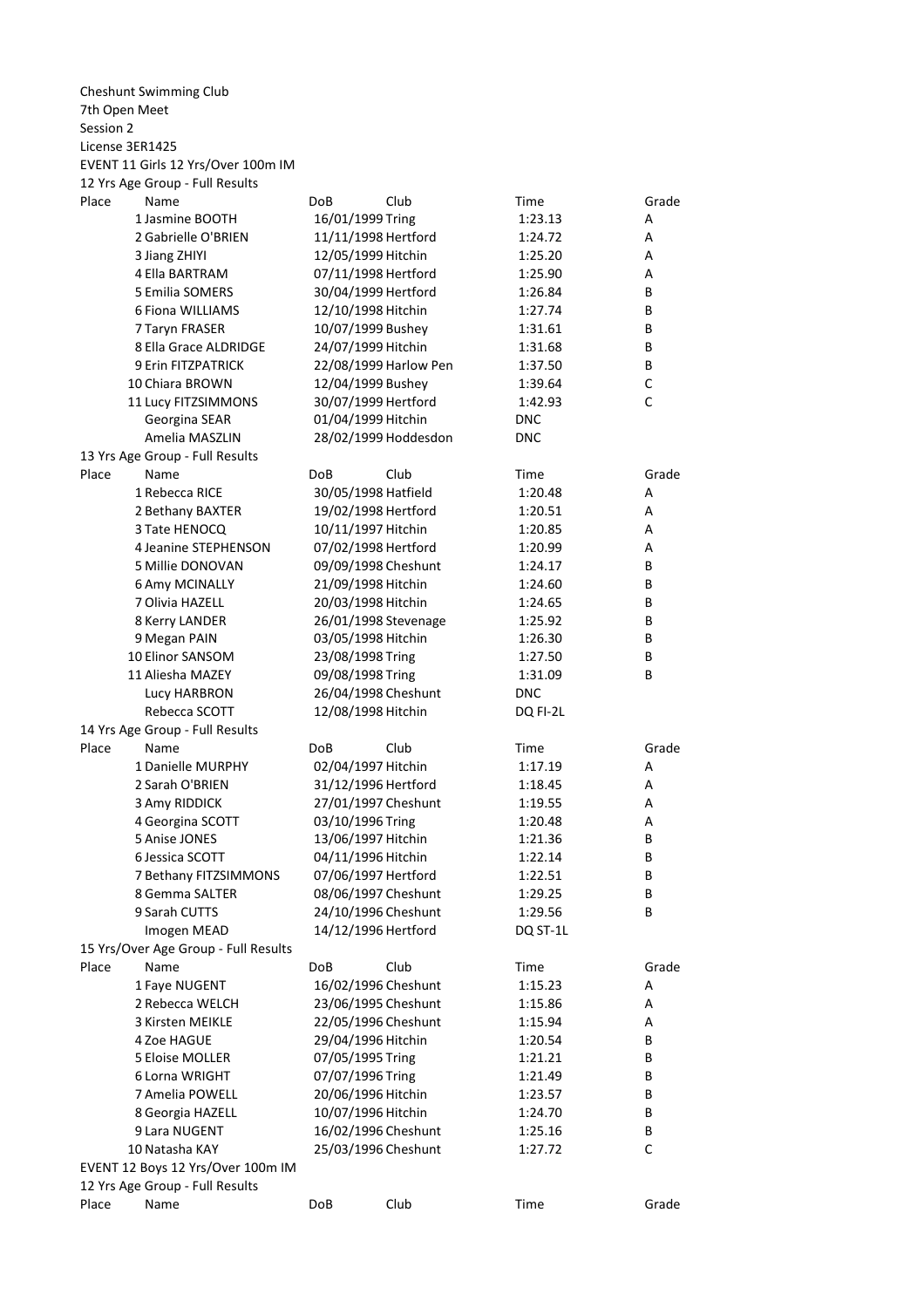|       | 1 Alex EVENS                                 | 09/01/1999 Hitchin                          | 1:21.85            | Α       |  |
|-------|----------------------------------------------|---------------------------------------------|--------------------|---------|--|
|       | 2 Lewis POPE                                 | 22/04/1999 Cheshunt                         | 1:23.31            | Α       |  |
|       | <b>3 Jarred FREEMAN</b>                      | 25/03/1999 Seabyrd                          | 1:27.67            | B       |  |
|       | 4 Alec BURCHELL                              | 18/12/1998 Hitchin                          | 1:27.83            | B       |  |
|       | <b>5 Daniel STREETER</b>                     | 15/09/1999 Stevenage                        | 1:28.55            | B       |  |
|       | <b>6 James MURPHY</b>                        | 03/10/1998 Hertford                         | 1:28.71            | B       |  |
|       | 7 Joshua SILVERBECK                          | 29/07/1999 Borehamwood                      | 1:31.11            | В       |  |
|       | 8 Raven FERREIRA                             | 25/05/1999 Seabyrd                          | 1:31.16            | В       |  |
|       | 9 Wallace WEST                               | 08/11/1998 Cheshunt                         | 1:33.48            | В       |  |
|       | 10 Jack FAGAN                                | 28/07/1999 Bushey                           | 1:34.46            | B       |  |
|       | 11 Axel METZ                                 | 13/10/1998 Hertford                         | 1:38.20            | B       |  |
|       | Nemanja KRALJ                                | 05/03/1999 Seabyrd                          | <b>DNC</b>         |         |  |
|       | <b>Jack TOWNEND</b>                          | 04/02/1999 Hertford                         | <b>DNC</b>         |         |  |
|       | George O'MALLEY                              | 28/10/1998 Bushey                           | <b>DNC</b>         |         |  |
|       | Nicholas TREW                                | 14/03/1999 Cheshunt                         | DQ FI-2L           |         |  |
|       | Rylan ELVEN                                  | 15/06/1999 Harlow Pen                       | DQ SA-1L           |         |  |
|       | 13 Yrs Age Group - Full Results              |                                             |                    |         |  |
| Place | Name                                         | DoB<br>Club                                 | Time               | Grade   |  |
|       | 1 Mason ARNOLD                               | 22/11/1997 Harlow Pen                       | 1:12.38            | AA      |  |
|       | 2 Philip PEARCY                              | 19/01/1998 Hitchin                          | 1:19.79            | Α       |  |
|       | 3 Samuel COOK                                | 29/11/1997 Hitchin                          | 1:25.08            | В       |  |
|       | 4 Martin Stephen RUSSELL                     | 04/04/1998 Hitchin                          | 1:25.52            | B       |  |
|       | 5 Matthew WILLIAMS                           | 18/06/1998 Hitchin                          | 1:25.79            | B       |  |
|       | 6 Joel CHAN                                  | 13/10/1997 Harlow Pen                       | 1:27.91            | B       |  |
|       | 7 Sam MURCOTT                                | 01/06/1998 Tring                            | 1:30.87            | B       |  |
|       | 8 Owen PIPER                                 | 23/08/1998 Cheshunt                         | 1:32.21            | B       |  |
|       | Christopher ARMITAGE                         | 05/04/1998 Cheshunt                         | <b>DNC</b>         |         |  |
|       | Alex MOSS                                    | 28/10/1997 Cheshunt                         | DQ ST-             |         |  |
|       | Patrick TARRY                                | 24/04/1998 Hertford                         | DQ ST-             |         |  |
|       | Owen RANDALL                                 | 02/09/1998 Cheshunt                         | <b>DQ T-1L</b>     |         |  |
|       | 14 Yrs Age Group - Full Results              |                                             |                    |         |  |
| Place | Name                                         | Club<br>DoB                                 | Time               | Grade   |  |
|       | 1 Rhys SHORT                                 | 26/07/1997 Hatfield                         | 1:11.87            | Α       |  |
|       | 2 George DE FRAINE                           | 22/05/1997 Hitchin                          | 1:14.73            | Α       |  |
|       | 3 Ben MURCOTT                                | 11/12/1996 Tring                            | 1:15.41            | А       |  |
|       |                                              |                                             | 1:15.92            | Α       |  |
|       |                                              |                                             |                    |         |  |
|       | 4 Joshua ANDREWS                             | 15/02/1997 Hitchin                          |                    |         |  |
|       | 5 William NOBLE                              | 13/07/1997 Hitchin                          | 1:15.99            | Α       |  |
|       | 6 James YILDIZ                               | 04/05/1997 Seabyrd                          | 1:17.45            | В       |  |
|       | 7 Luke PLANT<br><b>8 Conor BATEMAN</b>       | 26/06/1997 Hertford                         | 1:18.89<br>1:21.42 | B<br>В  |  |
|       |                                              | 14/06/1997 Seabyrd                          |                    |         |  |
|       | David NORTH                                  | 28/04/1997 Hitchin                          | DQ S-              |         |  |
| Place | 15 Yrs/Over Age Group - Full Results<br>Name | Club<br>DoB                                 |                    | Grade   |  |
|       |                                              |                                             | Time               |         |  |
|       | 1 Matthew WILLIAMS                           | 13/12/1995 Watford                          | 1:07.78            | AA<br>А |  |
|       | 2 Danny BUCKLEY                              | 01/05/1994 Stevenage                        | 1:08.50            |         |  |
|       | 3 Jack BURCHELL                              | 21/04/1994 Hitchin                          | 1:08.89            | А       |  |
|       | 4 Liam NUGENT                                | 31/12/1993 Cheshunt                         | 1:09.63            | B       |  |
|       | 5 Simon EMERSON                              | 18/11/1993 Hitchin                          | 1:11.46            | В       |  |
|       | 6 Matthew COSTELLO                           | 16/03/1994 Stevenage                        | 1:12.31            | B       |  |
|       | 7 Thomas DISNEY                              | 23/08/1996 Hertford                         | 1:12.67            | А       |  |
|       | 8 Samuel OWEN                                | 05/06/1996 Hitchin                          | 1:12.90            | А       |  |
|       | 9 Thomas HARDY                               | 30/07/1996 Hitchin                          | 1:13.28            | B       |  |
|       | 10 Lewis NEWMAN                              | 13/12/1995 Seabyrd                          | 1:13.95            | В       |  |
|       | 11 Jason TREW                                | 10/11/1995 Cheshunt                         | 1:13.97            | В       |  |
|       | 12 Philip MURPHY                             | 18/01/1996 Hertford                         | 1:15.58            | В       |  |
|       | 13 Oliver HOOPER                             | 13/04/1996 Hitchin                          | 1:19.58            | В       |  |
|       | Joe PHIPPS                                   | 22/12/1992 Cheshunt                         | DQ T-2L            |         |  |
|       | EVENT 13 Girls 09/11 Yrs 50m Butterfly       |                                             |                    |         |  |
|       | 09 Yrs Age Group - Full Results<br>Name      | Club<br>DoB                                 |                    |         |  |
| Place |                                              |                                             | Time               | Grade   |  |
|       | 1 Chloe CHENG<br>2 Quynh-Phi BUINGOC         | 15/02/2002 Hoddesdon<br>20/12/2001 Hertford | 49.34<br>58.96     | В<br>C  |  |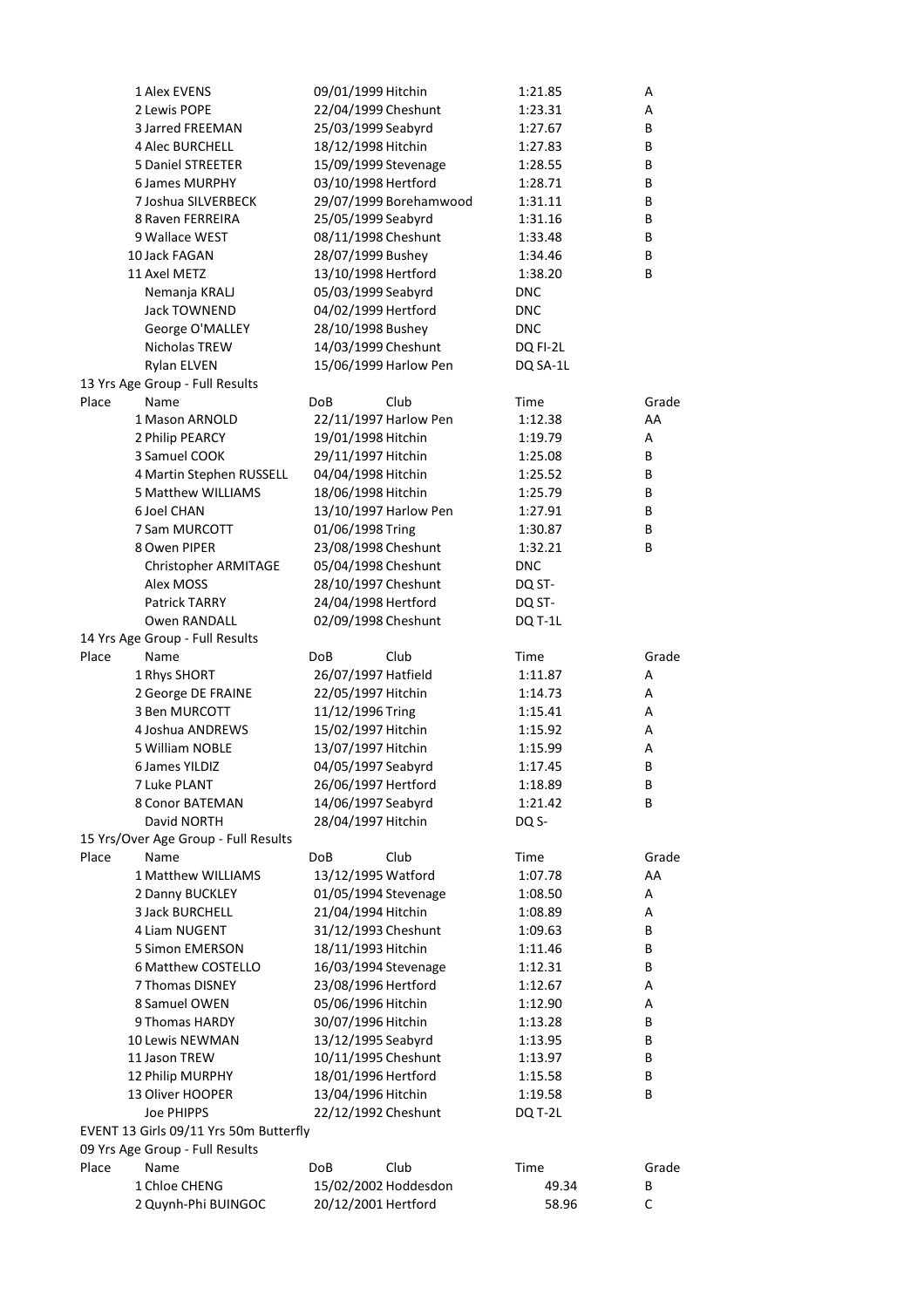|       | 10 Yrs Age Group - Full Results            |                       |            |             |       |
|-------|--------------------------------------------|-----------------------|------------|-------------|-------|
| Place | Name                                       | <b>DoB</b><br>Club    | Time       | Grade       |       |
|       | 1 Emily HILLS                              | 09/10/2000 Harlow Pen | 45.22      | В           |       |
|       | 2 Alyssa KNIGHTLEY                         | 15/07/2001 Seabyrd    | 47.08      | В           |       |
|       | 3 Natasha PHILIASTIDES                     | 09/03/2001 Ware       | 48.27      | В           |       |
|       | 4 Eve O'CONNER                             | 04/11/2000 Hertford   | 49.13      | В           |       |
|       | 5 Lucy BRETT                               | 04/03/2001 Hitchin    | 50.84      | С           |       |
|       | 6 Megan POPE                               | 25/06/2001 Cheshunt   | 52.59      | С           |       |
|       | 7 Alara NORTON                             | 29/07/2001 Cheshunt   | 54.24      | C           |       |
|       | 8 Madeleine SMITH                          | 03/11/2000 Hertford   | 55.42      | C           |       |
|       | 9 Courtney BURKE                           | 16/09/2001 Cheshunt   | 57.71      | $\mathsf C$ |       |
|       | 11 Yrs Age Group - Full Results            |                       |            |             |       |
| Place | Name                                       | <b>DoB</b><br>Club    | Time       | Grade       |       |
|       | 1 Amber SHINE                              | 10/08/2000 Cheshunt   | 37.29      | Α           |       |
|       | 2 Katy COLWELL                             | 09/12/1999 Tring      | 39.65      | Α           |       |
|       | 3 Mairead CASHIN                           | 03/01/2000 Hitchin    | 40.03      | Α           |       |
|       | 4 Olivia PAWSON                            | 26/11/1999 Cheshunt   | 40.13      | В           |       |
|       | 5 Alice PAYNE                              | 02/11/1999 Hitchin    | 43.8       | В           |       |
|       | 6 Victoria POPE                            | 10/04/2000 Bushey     | 47.86      | С           |       |
|       | 7 Kirsty GOOCH                             | 13/08/2000 Hitchin    | 49.65      | С           |       |
|       | 8 Francesca GREEN                          | 05/09/2000 Hitchin    | 51.81      | $\mathsf C$ |       |
|       | EVENT 14 Boys 09/11 Yrs 50m Butterfly      |                       |            |             |       |
|       | 09 Yrs Age Group - Full Results            |                       |            |             |       |
| Place | Name                                       | <b>DoB</b><br>Club    | Time       | Grade       |       |
|       | Jack O'MALLEY                              | 04/03/2002 Bushey     | <b>DNC</b> |             |       |
|       |                                            |                       |            |             |       |
|       | Ralph DAVIES                               | 16/10/2001 Hoddesdon  | <b>DNC</b> |             |       |
|       | Peter O'BRIEN                              | 09/04/2002 Hertford   | DQ ST-     |             |       |
|       | 10 Yrs Age Group - Full Results            |                       |            |             |       |
| Place | Name                                       | Club<br>DoB           | Time       | Grade       |       |
|       | 1 Callum WOLLASTON                         | 27/09/2001 Cheshunt   | 42.74      | В           |       |
|       | 2 Daniel TARRY                             | 13/12/2000 Hertford   | 45.74      | В           |       |
|       | 3 Luke RAWLINSON                           | 08/10/2000 Hertford   | 49.79      | В           |       |
|       | 4 Adam BAILEY                              | 26/02/2001 Cheshunt   | 53.35      | C           |       |
|       | Samuel TOWNEND                             | 21/09/2001 Hertford   | <b>DNC</b> |             |       |
|       | 11 Yrs Age Group - Full Results            |                       |            |             |       |
| Place | Name                                       | Club<br>DoB           | Time       | Grade       |       |
|       | 1 Harry JONES                              | 02/02/2000 Hitchin    | 37.88      | Α           |       |
|       | 2 Thushi KUMARAGE                          | 08/04/2000 Hemel Hemp | 38.02      | Α           |       |
|       | 3 Neo METZ                                 | 27/09/2000 Hertford   | 41.47      | В           |       |
|       | EVENT 15 Girls 12 Yrs/Over 100m Backstroke |                       |            |             |       |
|       | 12 Yrs Age Group - Full Results            |                       |            |             |       |
| Place | Name                                       | DoB<br>Club           | Time       | Grade       | 50    |
|       | 1 Gabrielle O'BRIEN                        | 11/11/1998 Hertford   | 1:21.39    | Α           |       |
|       | 2 Jiang ZHIYI                              | 12/05/1999 Hitchin    | 1:23.70    | В           | 39.82 |
|       | 3 Emilia SOMERS                            | 30/04/1999 Hertford   | 1:28.32    | В           |       |
|       | 4 Tegan WOLLASTON                          | 16/09/1999 Cheshunt   | 1:30.10    | В           | 44.05 |
|       | 5 Fiona WILLIAMS                           | 12/10/1998 Hitchin    | 1:32.40    | В           |       |
|       | 6 Erin FITZPATRICK                         | 22/08/1999 Harlow Pen | 1:38.87    | C           |       |
|       | Amelia MASZLIN                             | 28/02/1999 Hoddesdon  | <b>DNC</b> |             |       |
|       | 13 Yrs Age Group - Full Results            |                       |            |             |       |
| Place | Name                                       | DoB<br>Club           | Time       | Grade       | 50    |
|       | 1 Bethany BAXTER                           | 19/02/1998 Hertford   | 1:14.82    | Α           |       |
|       | 2 Tate HENOCQ                              | 10/11/1997 Hitchin    | 1:21.07    | В           |       |
|       | 3 Rebecca RICE                             | 30/05/1998 Hatfield   | 1:21.60    | В           |       |
|       | 4 Jeanine STEPHENSON                       | 07/02/1998 Hertford   | 1:22.29    | В           |       |
|       | 4 Sophie RAWLINSON                         | 08/11/1997 Hertford   | 1:22.29    | В           |       |
|       | 6 Rebecca SCOTT                            | 12/08/1998 Hitchin    | 1:23.91    | В           |       |
|       |                                            | 03/05/1998 Hitchin    |            |             |       |
|       | 7 Megan PAIN                               |                       | 1:24.02    | В           |       |
|       | 8 Amy MCINALLY                             | 21/09/1998 Hitchin    | 1:25.57    | B           |       |
|       | 9 Elinor SANSOM                            | 23/08/1998 Tring      | 1:27.78    | В           |       |
|       | 10 Millie DONOVAN                          | 09/09/1998 Cheshunt   | 1:30.40    | $\mathsf C$ |       |
|       | 11 Emma BOLTON                             | 07/09/1998 Cheshunt   | 1:35.77    | $\mathsf C$ |       |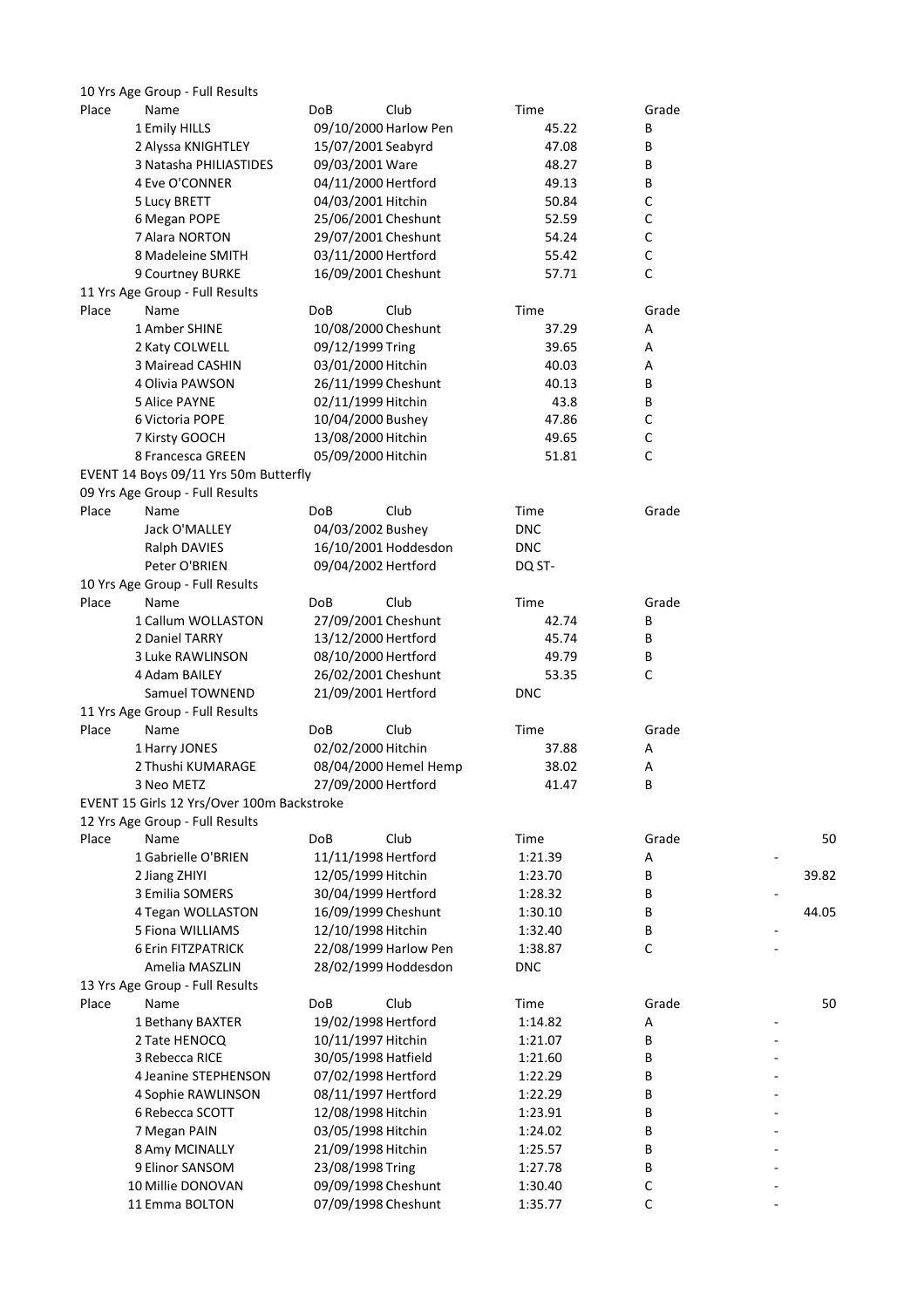|       | Lucy HARBRON                              | 26/04/1998 Cheshunt    | <b>DNC</b> |             |                          |
|-------|-------------------------------------------|------------------------|------------|-------------|--------------------------|
|       | 14 Yrs Age Group - Full Results           |                        |            |             |                          |
| Place | Name                                      | Club<br>DoB            | Time       | Grade       | 50                       |
|       | 1 Georgina SCOTT                          | 03/10/1996 Tring       | 1:20.13    | В           | $\overline{\phantom{0}}$ |
|       | 2 Anise JONES                             | 13/06/1997 Hitchin     | 1:21.25    | В           | $\overline{\phantom{a}}$ |
|       | 3 Emma LEWIS                              | 28/03/1997 Hertford    | 1:24.15    | B           |                          |
|       | 4 Gemma SALTER                            | 08/06/1997 Cheshunt    | 1:27.26    | С           |                          |
|       | 5 Imogen MEAD                             | 14/12/1996 Hertford    | 1:28.00    | C           |                          |
|       | 15 Yrs/Over Age Group - Full Results      |                        |            |             |                          |
| Place | Name                                      | <b>DoB</b><br>Club     | Time       | Grade       | 50                       |
|       | 1 Faye NUGENT                             | 16/02/1996 Cheshunt    | 1:09.21    | AA          | -                        |
|       | 2 Kirsten MEIKLE                          | 22/05/1996 Cheshunt    | 1:14.97    | Α           |                          |
|       | 3 Sarah PRITCHARD                         | 12/05/1995 Tring       | 1:16.71    | В           |                          |
|       | 4 Emma EAGLAND                            | 12/03/1996 Stevenage   | 1:19.17    | В           |                          |
|       |                                           | 16/04/1996 Hertford    | 1:20.95    | В           |                          |
|       | 5 Evangeline MILLAR<br>6 Rachel PAIN      |                        |            |             |                          |
|       |                                           | 17/12/1995 Hitchin     | 1:22.75    | В           |                          |
|       | 7 Amelia POWELL                           | 20/06/1996 Hitchin     | 1:22.85    | В           |                          |
|       | 8 Lorna WRIGHT                            | 07/07/1996 Tring       | 1:22.92    | В           |                          |
|       | 9 Kezia BROWN                             | 30/08/1996 Bushey      | 1:25.25    | С           |                          |
|       | EVENT 16 Boys 12 Yrs/Over 100m Backstroke |                        |            |             |                          |
|       | 12 Yrs Age Group - Full Results           |                        |            |             |                          |
| Place | Name                                      | Club<br><b>DoB</b>     | Time       | Grade       | 50                       |
|       | 1 Martin BRETT                            | 18/12/1998 Buntingford | 1:17.39    | Α           | 36.04                    |
|       | 2 Jarred FREEMAN                          | 25/03/1999 Seabyrd     | 1:20.52    | Α           | 38.91                    |
|       | 3 George O'MALLEY                         | 28/10/1998 Bushey      | 1:23.77    | B           | 40.6                     |
|       | <b>4 Alex EVENS</b>                       | 09/01/1999 Hitchin     | 1:25.46    | В           | 1:25.77                  |
|       | 5 Wallace WEST                            | 08/11/1998 Cheshunt    | 1:27.65    | В           | 43.28                    |
|       | 6 Daniel STREETER                         | 15/09/1999 Stevenage   | 1:28.05    | B           | 42.54                    |
|       | 7 Raven FERREIRA                          | 25/05/1999 Seabyrd     | 1:29.16    | В           | 44.15                    |
|       | 8 Lewis POPE                              | 22/04/1999 Cheshunt    | 1:29.39    | В           | 44.32                    |
|       | 9 Joshua SILVERBECK                       | 29/07/1999 Borehamwood | 1:30.62    | B           | 44.03                    |
|       | 10 Jack FAGAN                             | 28/07/1999 Bushey      | 1:34.92    | В           | 46.6                     |
|       | 11 Axel METZ                              | 13/10/1998 Hertford    | 1:37.47    | С           | 47.58                    |
|       | 12 Nicholas TREW                          | 14/03/1999 Cheshunt    | 1:38.33    | С           | 47.18                    |
|       | 13 Rylan ELVEN                            | 15/06/1999 Harlow Pen  | 1:54.74    | C           | 55.51                    |
|       | <b>Jack TOWNEND</b>                       | 04/02/1999 Hertford    | <b>DNC</b> |             |                          |
|       | 13 Yrs Age Group - Full Results           |                        |            |             |                          |
| Place | Name                                      | Club<br>DoB            | Time       | Grade       | 50                       |
|       | 1 Patrick TARRY                           | 24/04/1998 Hertford    | 1:15.80    | А           | 36.65                    |
|       | 2 Alex MOSS                               | 28/10/1997 Cheshunt    | 1:16.42    | А           | 36.59                    |
|       | 3 Liam EAGLAND                            | 12/05/1998 Stevenage   | 1:27.50    | В           | 42.71                    |
|       | 4 Matthew WILLIAMS                        | 18/06/1998 Hitchin     | 1:28.78    | В           | 43.34                    |
|       | 5 George PENN                             | 07/07/1998 Hertford    | 1:30.03    | С           | 44.47                    |
|       | 6 Sam MURCOTT                             | 01/06/1998 Tring       | 1:35.01    | $\mathsf C$ | 46.86                    |
|       | 7 Owen RANDALL                            | 02/09/1998 Cheshunt    | 1:38.27    | С           | 48.41                    |
|       | Christopher ARMITAGE                      | 05/04/1998 Cheshunt    | <b>DNC</b> |             |                          |
|       | 14 Yrs Age Group - Full Results           |                        |            |             |                          |
| Place | Name                                      | Club<br>DoB            | Time       | Grade       | 50                       |
|       | 1 Rhys SHORT                              | 26/07/1997 Hatfield    | 1:14.14    | В           | 35.86                    |
|       | 2 Joshua ANDREWS                          | 15/02/1997 Hitchin     | 1:14.98    | В           | 36.98                    |
|       |                                           |                        |            |             |                          |
|       | 3 George DE FRAINE                        | 22/05/1997 Hitchin     | 1:15.64    | В           | 36.23                    |
|       | 4 Callum CHIVERS                          | 20/03/1997 Hitchin     | 1:16.00    | В           | 37.21                    |
|       | 5 William NOBLE                           | 13/07/1997 Hitchin     | 1:17.29    | В           | 37.12                    |
|       | 6 James YILDIZ                            | 04/05/1997 Seabyrd     | 1:17.52    | В           | 37.36                    |
|       | 7 Ben MURCOTT                             | 11/12/1996 Tring       | 1:17.71    | В           | 38.51                    |
|       | 8 Conor BATEMAN                           | 14/06/1997 Seabyrd     | 1:21.69    | B           | 39.73                    |
|       | 15 Yrs/Over Age Group - Full Results      |                        |            |             |                          |
| Place | Name                                      | <b>DoB</b><br>Club     | Time       | Grade       | 50                       |
|       | 1 Danny BUCKLEY                           | 01/05/1994 Stevenage   | 1:04.77    | Α           | 31.63                    |
|       | 2 Matthew COSTELLO                        | 16/03/1994 Stevenage   | 1:06.91    | В           | 33.09                    |
|       | 3 Thomas HOOPER                           | 14/05/1994 Hitchin     | 1:07.17    | В           | 31.96                    |
|       | 4 Matthew WILLIAMS                        | 13/12/1995 Watford     | 1:07.75    | Α           | 33.4                     |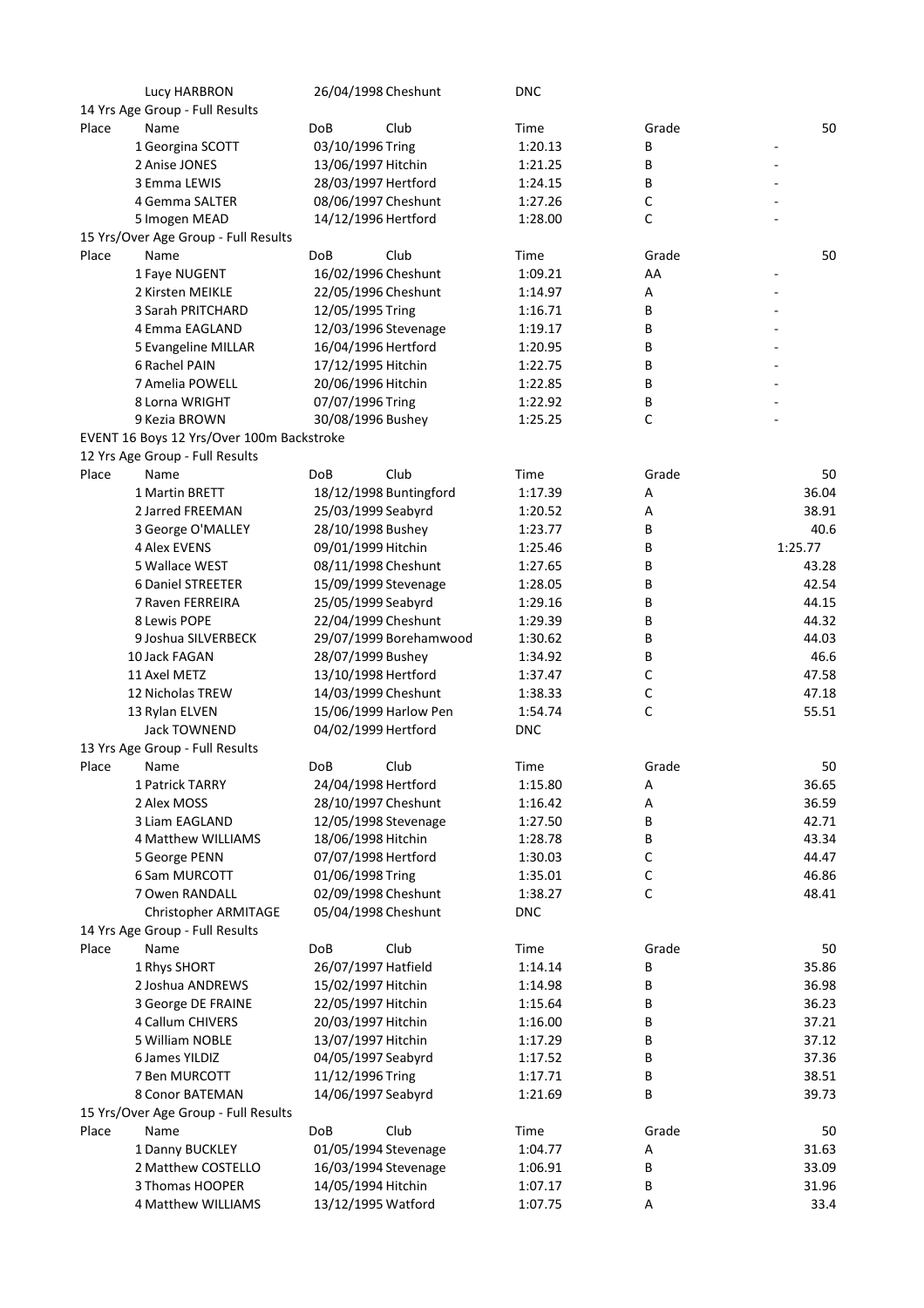|       | 5 Simon EMERSON                           |     | 18/11/1993 Hitchin     | 1:10.76    | В           | 33.65 |
|-------|-------------------------------------------|-----|------------------------|------------|-------------|-------|
|       | 6 Fraser CHIVERS                          |     | 07/08/1994 Hitchin     | 1:11.16    | В           | 34.34 |
|       | 7 Luke AMES                               |     | 04/10/1995 Hitchin     | 1:12.79    | В           | 35.9  |
|       | 8 Jack BURCHELL                           |     | 21/04/1994 Hitchin     | 1:13.61    | С           | 34.53 |
|       | 9 Liam NUGENT                             |     | 31/12/1993 Cheshunt    | 1:13.96    | $\mathsf C$ | 36.9  |
|       | 10 Lewis NEWMAN                           |     | 13/12/1995 Seabyrd     | 1:15.18    | В           | 36.33 |
|       | 11 Jason TREW                             |     | 10/11/1995 Cheshunt    | 1:15.92    | B           | 36.89 |
|       | EVENT 17 Girls 09/11 Yrs 50m Breaststroke |     |                        |            |             |       |
|       | 09 Yrs Age Group - Full Results           |     |                        |            |             |       |
| Place | Name                                      | DoB | Club                   | Time       | Grade       |       |
|       | 1 Brianna MAZEY                           |     | 10/12/2001 Tring       | 53.72      | Α           |       |
|       | 2 Chloe CHENG                             |     | 15/02/2002 Hoddesdon   | 55.07      | B           |       |
|       | 3 Melissa CORREIA                         |     | 31/01/2002 Seabyrd     | 1:01.40    | B           |       |
|       | 4 Quynh-Phi BUINGOC                       |     | 20/12/2001 Hertford    | 1:01.77    | В           |       |
|       | 5 Charly BUCK                             |     | 13/11/2001 Seabyrd     | 1:04.35    | $\mathsf C$ |       |
|       | 10 Yrs Age Group - Full Results           |     |                        |            |             |       |
| Place | Name                                      | DoB | Club                   | Time       | Grade       |       |
|       | 1 Natasha PHILIASTIDES                    |     | 09/03/2001 Ware        | 49.57      | Α           |       |
|       | 2 Alyssa KNIGHTLEY                        |     | 15/07/2001 Seabyrd     | 49.72      | Α           |       |
|       | 3 Emily SOUTH                             |     | 04/12/2000 Cheshunt    | 49.93      | Α           |       |
|       | 4 Olivya HOLLEYMAN                        |     | 11/10/2000 Harlow Pen  | 52.57      | В           |       |
|       | 5 Courtney BURKE                          |     | 16/09/2001 Cheshunt    | 53.42      | В           |       |
|       | 6 Frankie HUNT                            |     | 11/08/2001 Hertford    | 53.68      | B           |       |
|       | 7 Alara NORTON                            |     | 29/07/2001 Cheshunt    | 54.38      | B           |       |
|       | 8 Amy SILVERBECK                          |     | 27/01/2001 Borehamwood | 55.23      | В           |       |
|       | 9 Madeleine SMITH                         |     | 03/11/2000 Hertford    | 55.75      | В           |       |
|       | 10 Megan POPE                             |     | 25/06/2001 Cheshunt    | 56.07      | В           |       |
|       | 11 Isabel NABIL                           |     | 24/08/2001 Cheshunt    | 57.41      | B           |       |
|       | 12 Lily CLARKE                            |     | 16/11/2000 Cheshunt    | 59.26      | С           |       |
|       | 13 Lucy BRETT                             |     | 04/03/2001 Hitchin     | 1:01.09    | $\mathsf C$ |       |
|       | 14 Ellie ANDREWS                          |     | 24/02/2001 Hitchin     | 1:01.18    | $\mathsf C$ |       |
|       | 15 Chloe WHITING                          |     | 09/09/2001 Seabyrd     | 1:02.56    | $\mathsf C$ |       |
|       | Jessica CALLAGHAN                         |     | 10/09/2001 Hoddesdon   | <b>DNC</b> |             |       |
|       | 11 Yrs Age Group - Full Results           |     |                        |            |             |       |
| Place | Name                                      | DoB | Club                   | Time       | Grade       |       |
|       | 1 Olivia PAWSON                           |     | 26/11/1999 Cheshunt    | 46.75      | B           |       |
|       | 2 Katy COLWELL                            |     | 09/12/1999 Tring       | 47.65      | В           |       |
|       | <b>3 Isabel PEARCY</b>                    |     | 19/05/2000 Hitchin     | 48.57      | В           |       |
|       | 4 Mairead CASHIN                          |     | 03/01/2000 Hitchin     | 49.38      | В           |       |
|       | 5 Alice PAYNE                             |     | 02/11/1999 Hitchin     | 50.16      | B           |       |
|       | 6 Ellie DEE                               |     | 07/01/2000 Harlow Pen  | 50.44      | В           |       |
|       | 7 Victoria POPE                           |     | 10/04/2000 Bushey      | 51         | В           |       |
|       | 8 Emily WALTON                            |     | 23/06/2000 Stevenage   | 51.75      | В           |       |
|       | 8 Amber SHINE                             |     | 10/08/2000 Cheshunt    | 51.75      | В           |       |
|       | 10 Maisie GRIFFIN                         |     | 24/11/1999 Cheshunt    | 52.1       | B           |       |
|       | 11 Phoebe JEWELL                          |     | 23/08/2000 Harlow Pen  | 53.03      | В           |       |
|       | 12 Kirsty GOOCH                           |     | 13/08/2000 Hitchin     | 53.31      | B           |       |
|       | 13 Jodie PIPER                            |     | 06/11/1999 Cheshunt    | 55.96      | C           |       |
|       | 14 Rachel PARRY                           |     | 04/07/2000 Seabyrd     | 58.65      | $\mathsf C$ |       |
|       | Marianne LENNON                           |     | 15/04/2000 Seabyrd     | <b>DNC</b> |             |       |
|       | EVENT 18 Boys 09/11 Yrs 50m Breaststroke  |     |                        |            |             |       |
|       | 09 Yrs Age Group - Full Results           |     |                        |            |             |       |
| Place | Name                                      | DoB | Club                   | Time       | Grade       |       |
|       | 1 Jack O'MALLEY                           |     | 04/03/2002 Bushey      | 50.22      | Α           |       |
|       | 2 Ryan POCOCK                             |     | 13/02/2002 Stevenage   | 52.02      | Α           |       |
|       | 3 Logan FERREIRA                          |     | 02/12/2001 Seabyrd     | 1:01.11    | B           |       |
|       | 4 Harry DEE                               |     | 26/01/2002 Harlow Pen  | 1:03.57    | $\mathsf C$ |       |
|       | 5 Peter O'BRIEN                           |     | 09/04/2002 Hertford    | 1:03.82    | $\mathsf C$ |       |
|       | Arsh JAMAL                                |     | 02/10/2002 Seabyrd     | <b>DNC</b> |             |       |
|       | Ralph DAVIES                              |     | 16/10/2001 Hoddesdon   | <b>DNC</b> |             |       |
|       | 10 Yrs Age Group - Full Results           |     |                        |            |             |       |
| Place | Name                                      | DoB | Club                   | Time       | Grade       |       |
|       |                                           |     |                        |            |             |       |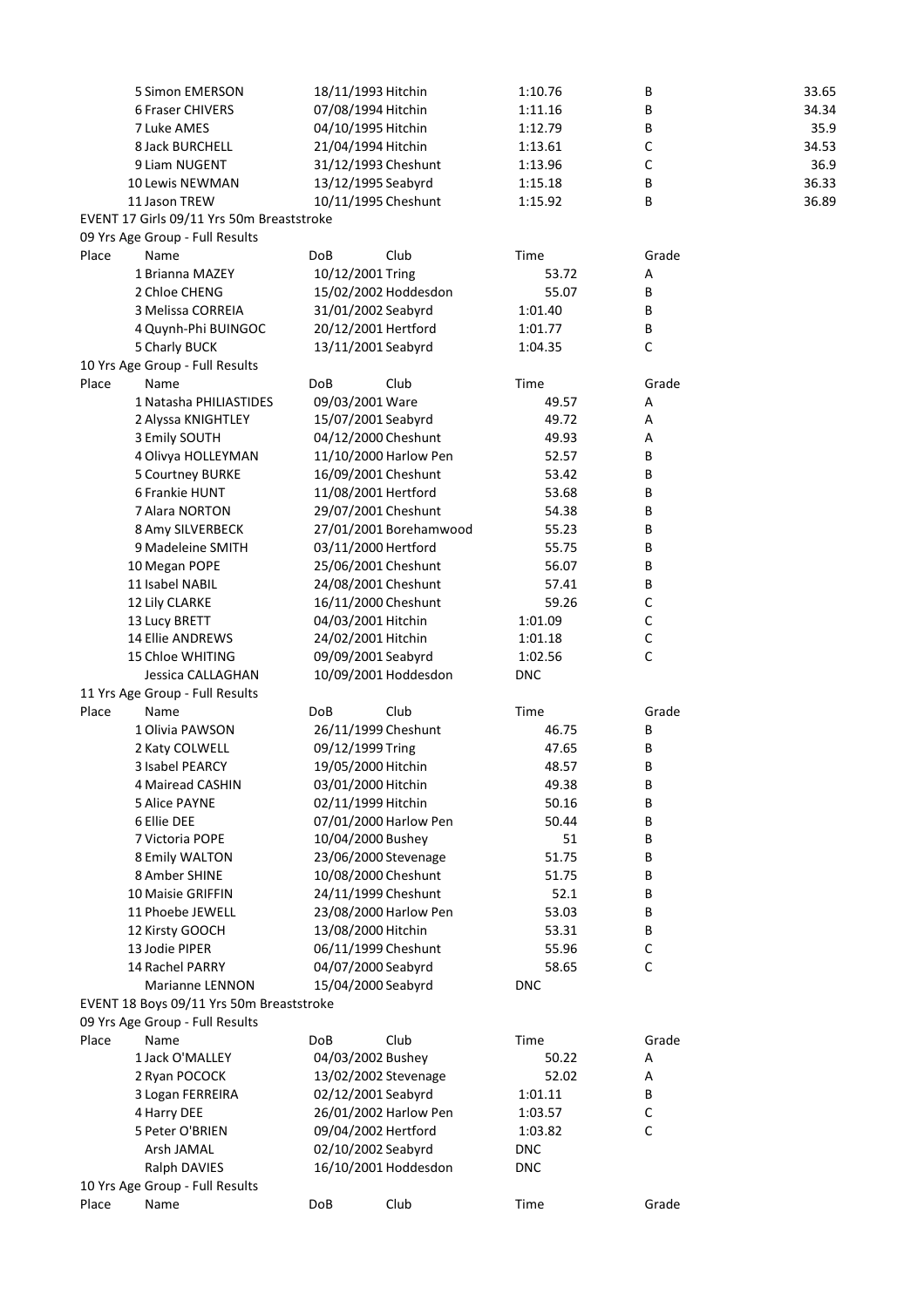|       | 1 Daniel TARRY                            |                     | 13/12/2000 Hertford   | 50.51      | В     |       |
|-------|-------------------------------------------|---------------------|-----------------------|------------|-------|-------|
|       | 2 Luke RAWLINSON                          | 08/10/2000 Hertford |                       | 50.54      | В     |       |
|       | 3 Callum WOLLASTON                        | 27/09/2001 Cheshunt |                       | 54.51      | В     |       |
|       | 11 Yrs Age Group - Full Results           |                     |                       |            |       |       |
| Place | Name                                      | <b>DoB</b>          | Club                  | Time       | Grade |       |
|       | 1 Thushi KUMARAGE                         |                     | 08/04/2000 Hemel Hemp | 43.44      | Α     |       |
|       | 2 Neo METZ                                |                     | 27/09/2000 Hertford   | 45.34      | Α     |       |
|       | 3 Harry JONES                             |                     | 02/02/2000 Hitchin    | 54.14      | В     |       |
|       | 4 Callum FREE                             |                     | 26/02/2000 Harlow Pen | 57.65      | С     |       |
|       | EVENT 19 Girls 12 Yrs/Over 100m Freestyle |                     |                       |            |       |       |
|       | 12 Yrs Age Group - Full Results           |                     |                       |            |       |       |
| Place | Name                                      | <b>DoB</b>          | Club                  | Time       | Grade | 50    |
|       | 1 Jasmine BOOTH                           |                     | 16/01/1999 Tring      | 1:10.43    | Α     |       |
|       | 2 Fiona WILLIAMS                          |                     | 12/10/1998 Hitchin    | 1:13.56    | А     |       |
|       | 3 Gabrielle O'BRIEN                       |                     | 11/11/1998 Hertford   | 1:15.17    | В     | 36.97 |
|       | 4 Ella BARTRAM                            |                     | 07/11/1998 Hertford   | 1:15.22    | В     |       |
|       | 5 Tegan WOLLASTON                         |                     | 16/09/1999 Cheshunt   | 1:16.61    | В     | 37.28 |
|       | 6 Ella Grace ALDRIDGE                     |                     | 24/07/1999 Hitchin    | 1:18.34    | В     | 37.86 |
|       |                                           |                     |                       | 1:18.61    | B     | 37.81 |
|       | 7 Taryn FRASER<br>8 Emilia SOMERS         |                     | 10/07/1999 Bushey     |            | В     | 44.63 |
|       |                                           |                     | 30/04/1999 Hertford   | 1:24.30    |       |       |
|       | 9 Lucy FITZSIMMONS                        |                     | 30/07/1999 Hertford   | 1:28.15    | С     | 40.86 |
|       | <b>10 Erin FITZPATRICK</b>                |                     | 22/08/1999 Harlow Pen | 1:28.33    | С     | 41.98 |
|       | Amelia MASZLIN                            |                     | 28/02/1999 Hoddesdon  | <b>DNC</b> |       |       |
|       | Georgina SEAR                             |                     | 01/04/1999 Hitchin    | <b>DNC</b> |       |       |
|       | 13 Yrs Age Group - Full Results           |                     |                       |            |       |       |
| Place | Name                                      | <b>DoB</b>          | Club                  | Time       | Grade | 50    |
|       | 1 Robyn BRETT                             |                     | 30/01/1998 Watford    | 1:05.45    | AA    |       |
|       | 2 Bethany BAXTER                          |                     | 19/02/1998 Hertford   | 1:07.86    | А     |       |
|       | 3 Rebecca SCOTT                           |                     | 12/08/1998 Hitchin    | 1:09.52    | Α     |       |
|       | 4 Rebecca RICE                            |                     | 30/05/1998 Hatfield   | 1:10.25    | А     |       |
|       | 5 Tate HENOCQ                             |                     | 10/11/1997 Hitchin    | 1:11.98    | В     |       |
|       | 6 Millie DONOVAN                          |                     | 09/09/1998 Cheshunt   | 1:12.60    | В     | 34.71 |
|       | 7 Elinor SANSOM                           |                     | 23/08/1998 Tring      | 1:12.77    | В     |       |
|       | 8 Jeanine STEPHENSON                      |                     | 07/02/1998 Hertford   | 1:13.56    | В     |       |
|       | 9 Olivia HAZELL                           |                     | 20/03/1998 Hitchin    | 1:13.86    | В     | 36.11 |
|       | 10 Sophie RAWLINSON                       |                     | 08/11/1997 Hertford   | 1:14.21    | В     |       |
|       | 11 Amy MCINALLY                           |                     | 21/09/1998 Hitchin    | 1:16.51    | В     | 36.36 |
|       | 12 Megan PAIN                             |                     | 03/05/1998 Hitchin    | 1:16.97    | В     | 36.89 |
|       | 13 Aliesha MAZEY                          |                     | 09/08/1998 Tring      | 1:23.81    | C     | 41.21 |
|       | 14 Emma BOLTON                            |                     | 07/09/1998 Cheshunt   | 1:26.84    | С     | 42    |
|       | Lucy HARBRON                              |                     | 26/04/1998 Cheshunt   | <b>DNC</b> |       |       |
|       | 14 Yrs Age Group - Full Results           |                     |                       |            |       |       |
| Place | Name                                      | DoB                 | Club                  | Time       | Grade | 50    |
|       | 1 Amy RIDDICK                             |                     | 27/01/1997 Cheshunt   | 1:07.83    | Α     |       |
|       | 2 Anise JONES                             |                     | 13/06/1997 Hitchin    | 1:10.01    | В     |       |
|       | 3 Bethany FITZSIMMONS                     |                     | 07/06/1997 Hertford   | 1:10.05    | В     |       |
|       | 4 Jessica SCOTT                           |                     | 04/11/1996 Hitchin    | 1:10.60    | В     |       |
|       | 5 Danielle MURPHY                         |                     | 02/04/1997 Hitchin    | 1:10.72    | В     |       |
|       | 6 Alexandra HOLCOMBE                      |                     | 30/04/1997 Hitchin    | 1:10.76    | В     |       |
|       |                                           |                     |                       |            |       |       |
|       | 7 Georgina SCOTT<br>8 Gemma SALTER        |                     | 03/10/1996 Tring      | 1:11.44    | В     |       |
|       |                                           |                     | 08/06/1997 Cheshunt   | 1:14.91    | В     | 36.2  |
|       | 9 Imogen MEAD                             |                     | 14/12/1996 Hertford   | 1:16.91    | В     | 37.34 |
|       | 10 Sarah CUTTS                            |                     | 24/10/1996 Cheshunt   | 1:18.84    | С     | 37.69 |
|       | 15 Yrs/Over Age Group - Full Results      |                     |                       |            |       |       |
| Place | Name                                      | <b>DoB</b>          | Club                  | Time       | Grade | 50    |
|       | 1 Megan BRETT                             |                     | 19/02/1996 Watford    | 1:02.83    | AA    |       |
|       | 2 Faye NUGENT                             |                     | 16/02/1996 Cheshunt   | 1:03.20    | AA    |       |
|       | 3 Ashley RANSOME                          |                     | 25/10/1995 Hertford   | 1:05.87    | А     |       |
|       | 4 Emma RIDDICK                            |                     | 16/05/1995 Cheshunt   | 1:06.43    | Α     |       |
|       | 5 Emma EAGLAND                            |                     | 12/03/1996 Stevenage  | 1:06.81    | Α     |       |
|       | 6 Rebecca WELCH                           |                     | 23/06/1995 Cheshunt   | 1:08.11    | В     |       |
|       | 7 Sarah PRITCHARD                         |                     | 12/05/1995 Tring      | 1:08.52    | В     |       |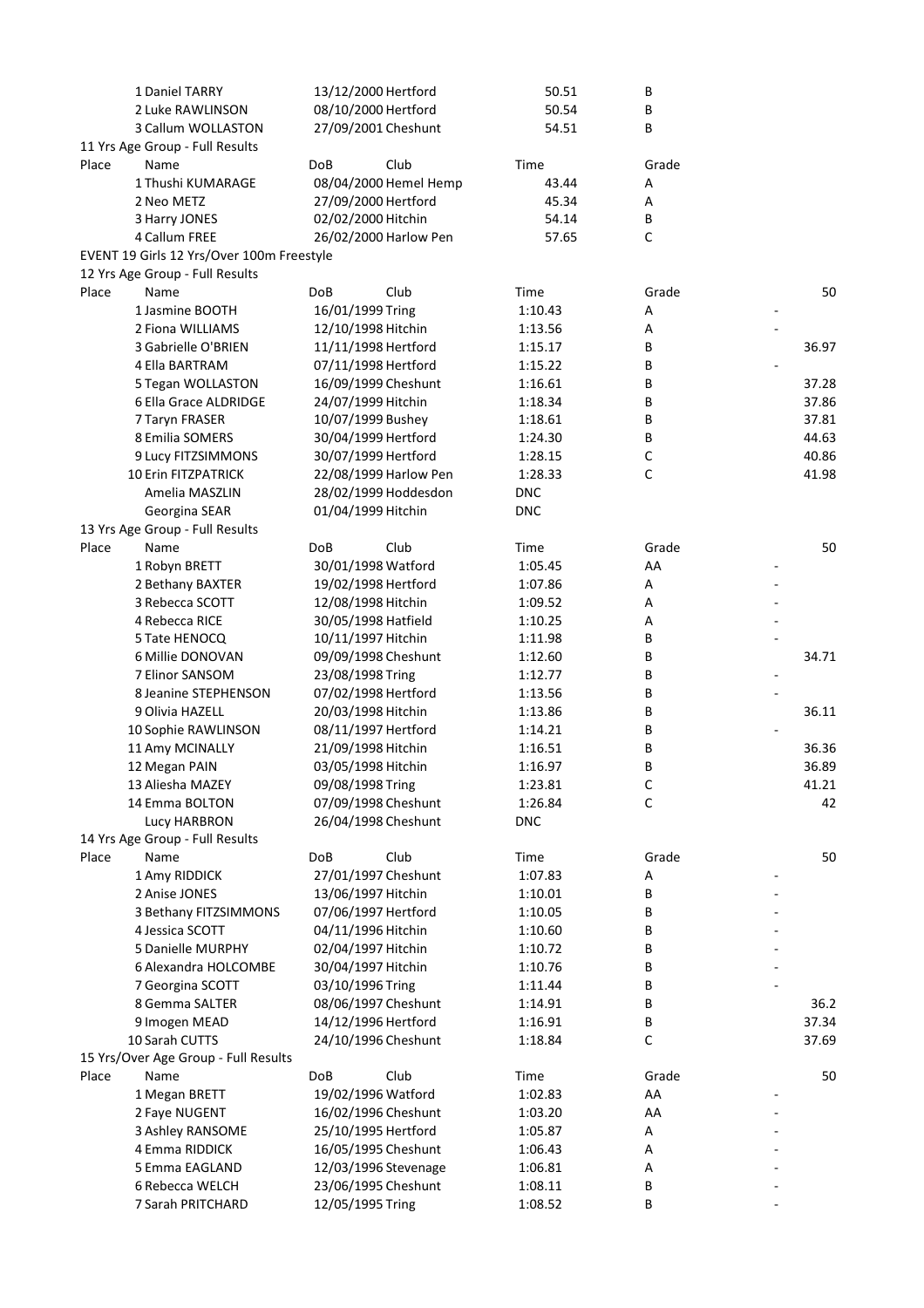|       | 8 Zoe HAGUE                              | 29/04/1996 Hitchin     | 1:10.26    | В                          | ÷, |       |
|-------|------------------------------------------|------------------------|------------|----------------------------|----|-------|
|       | 9 Lorna WRIGHT                           | 07/07/1996 Tring       | 1:10.53    | В                          |    |       |
|       | 10 Amelia POWELL                         | 20/06/1996 Hitchin     | 1:10.70    | B                          |    |       |
|       | 11 Georgia HAZELL                        | 10/07/1996 Hitchin     | 1:11.77    | B                          |    |       |
|       | 12 Eloise MOLLER                         | 07/05/1995 Tring       | 1:13.21    | B                          |    |       |
|       | 13 Kezia BROWN                           | 30/08/1996 Bushey      | 1:13.43    | В                          |    |       |
|       | 14 Natasha KAY                           | 25/03/1996 Cheshunt    | 1:14.60    | В                          |    | 35.19 |
|       | 15 Evangeline MILLAR                     | 16/04/1996 Hertford    | 1:14.68    | В                          |    |       |
|       | 16 Rachel PAIN                           | 17/12/1995 Hitchin     | 1:15.04    | В                          |    | 36.89 |
|       | EVENT 20 Boys 12 Yrs/Over 100m Freestyle |                        |            |                            |    |       |
|       | 12 Yrs Age Group - Full Results          |                        |            |                            |    |       |
| Place | Name                                     | Club<br>DoB            | Time       | Grade                      |    | 50    |
|       | 1 Alex EVENS                             | 09/01/1999 Hitchin     | 1:10.83    | Α                          | -  |       |
|       | 2 Martin BRETT                           | 18/12/1998 Buntingford | 1:13.19    | Α                          |    |       |
|       | 3 Jarred FREEMAN                         | 25/03/1999 Seabyrd     | 1:13.41    | В                          |    |       |
|       | 4 George O'MALLEY                        | 28/10/1998 Bushey      | 1:14.45    | В                          |    |       |
|       | 5 Daniel STREETER                        | 15/09/1999 Stevenage   | 1:15.59    | В                          |    |       |
|       | 6 Raven FERREIRA                         | 25/05/1999 Seabyrd     | 1:17.36    | В                          |    |       |
|       | <b>7 Alec BURCHELL</b>                   | 18/12/1998 Hitchin     | 1:17.81    | В                          |    |       |
|       | 8 Connor PORTER                          | 17/06/1999 Harlow Pen  | 1:18.36    | В                          |    |       |
|       | 9 Lewis POPE                             | 22/04/1999 Cheshunt    | 1:18.37    | B                          |    |       |
|       | 10 Joshua SILVERBECK                     | 29/07/1999 Borehamwood | 1:19.98    | B                          |    |       |
|       | 11 Wallace WEST                          | 08/11/1998 Cheshunt    |            | B                          |    |       |
|       | 12 Jack FAGAN                            |                        | 1:20.48    | $\mathsf C$                |    |       |
|       |                                          | 28/07/1999 Bushey      | 1:27.16    |                            |    |       |
|       | 13 Nicholas TREW                         | 14/03/1999 Cheshunt    | 1:32.17    | $\mathsf C$<br>$\mathsf C$ |    |       |
|       | 14 Rylan ELVEN                           | 15/06/1999 Harlow Pen  | 1:35.67    |                            |    |       |
|       | <b>Jack TOWNEND</b>                      | 04/02/1999 Hertford    | <b>DNC</b> |                            |    |       |
|       | Nemanja KRALJ                            | 05/03/1999 Seabyrd     | <b>DNC</b> |                            |    |       |
|       | 13 Yrs Age Group - Full Results          |                        |            |                            |    |       |
| Place | Name                                     | Club<br><b>DoB</b>     | Time       | Grade                      |    | 50    |
|       | 1 Ben RANSOME                            | 18/02/1998 Hertford    | 1:01.42    | AA                         | ٠  |       |
|       | 2 Mason ARNOLD                           | 22/11/1997 Harlow Pen  | 1:03.75    | Α                          |    |       |
|       | 3 Philip PEARCY                          | 19/01/1998 Hitchin     | 1:08.53    | Α                          |    |       |
|       | 4 Alex MOSS                              | 28/10/1997 Cheshunt    | 1:10.01    | В                          |    |       |
|       | 5 Patrick TARRY                          | 24/04/1998 Hertford    | 1:11.05    | В                          |    |       |
|       | 6 George PENN                            | 07/07/1998 Hertford    | 1:13.75    | В                          |    |       |
|       | 7 Joel CHAN                              | 13/10/1997 Harlow Pen  | 1:15.17    | В                          |    |       |
|       | 8 Liam EAGLAND                           | 12/05/1998 Stevenage   | 1:15.63    | В                          |    |       |
|       | 9 Matthew WILLIAMS                       | 18/06/1998 Hitchin     | 1:15.91    | В                          |    |       |
|       | 10 Martin Stephen RUSSELL                | 04/04/1998 Hitchin     | 1:16.60    | В                          |    |       |
|       | 11 Owen RANDALL                          | 02/09/1998 Cheshunt    | 1:18.63    | В                          |    |       |
|       | 12 Samuel COOK                           | 29/11/1997 Hitchin     | 1:18.67    | В                          |    |       |
|       | 13 Sam MURCOTT                           | 01/06/1998 Tring       | 1:19.33    | В                          |    |       |
|       | 14 Owen PIPER                            | 23/08/1998 Cheshunt    | 1:19.75    | $\mathsf C$                |    |       |
|       | 15 Nathan NABIL                          | 05/02/1998 Cheshunt    | 1:26.07    | $\mathsf C$                |    |       |
|       | Christopher ARMITAGE                     | 05/04/1998 Cheshunt    | <b>DNC</b> |                            |    |       |
|       | 14 Yrs Age Group - Full Results          |                        |            |                            |    |       |
| Place | Name                                     | <b>DoB</b><br>Club     | Time       | Grade                      |    | 50    |
|       | 1 James YILDIZ                           | 04/05/1997 Seabyrd     | 1:03.21    | Α                          |    |       |
|       | 2 George DE FRAINE                       | 22/05/1997 Hitchin     | 1:03.85    | Α                          |    |       |
|       | 3 Ben MURCOTT                            | 11/12/1996 Tring       | 1:04.93    | Α                          |    |       |
|       | 4 Rhys SHORT                             | 26/07/1997 Hatfield    | 1:05.47    | В                          |    |       |
|       | 5 Joshua ANDREWS                         | 15/02/1997 Hitchin     | 1:06.56    | В                          |    |       |
|       | 6 William NOBLE                          | 13/07/1997 Hitchin     | 1:07.65    | В                          |    |       |
|       | 7 Callum CHIVERS                         | 20/03/1997 Hitchin     | 1:09.01    | В                          |    |       |
|       | 8 Conor BATEMAN                          | 14/06/1997 Seabyrd     | 1:10.00    | В                          |    |       |
|       | 9 David NORTH                            | 28/04/1997 Hitchin     | 1:30.71    | $\mathsf C$                |    |       |
|       | 15 Yrs/Over Age Group - Full Results     |                        |            |                            |    |       |
| Place | Name                                     | Club<br><b>DoB</b>     | Time       | Grade                      |    | 50    |
|       | 1 Tobie VAN ZWIETEN                      | 07/10/1994 Stevenage   | 56.67      | AA                         |    |       |
|       | 2 Jack BURCHELL                          | 21/04/1994 Hitchin     | 56.89      | Α                          |    |       |
|       | 3 Matthew WILLIAMS                       | 13/12/1995 Watford     | 57.91      | AA                         |    |       |
|       |                                          |                        |            |                            |    |       |